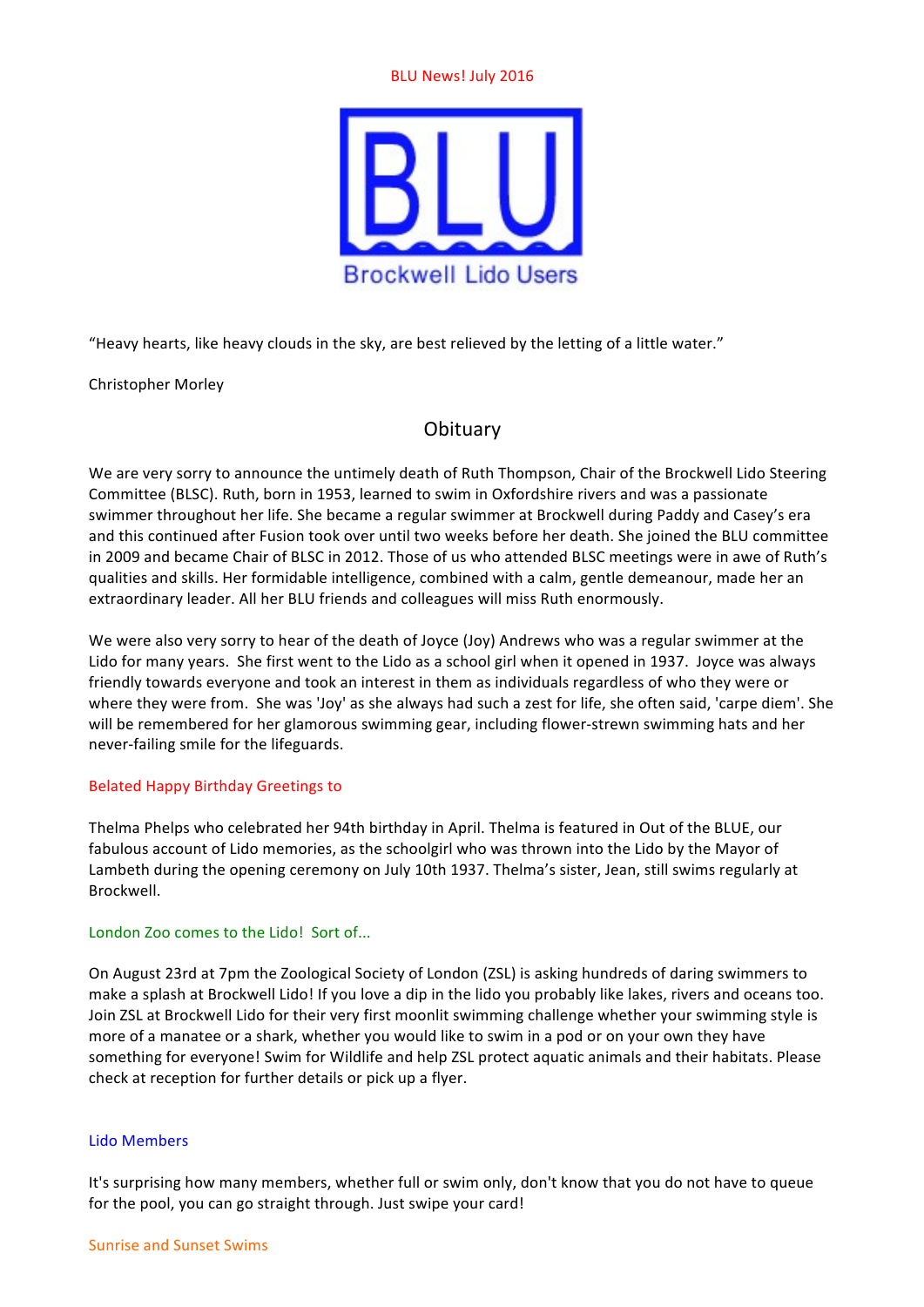Sunset swim, Thursday 18th August. Sunset is at 8.16pm. Please check pool closing time with Fusion.

Sunrise swim, Tuesday 23rd August. Sunrise is at 6am. Please check pool opening time with Fusion.

#### Windrush Aquathlon

The 5th Windrush Aquathlon held on 26th June was a great success. If you are interested in training for triathlons or aquathlons, get in touch with Windrush.

#### Summer Races and Synchro Show 2016!

Lido Mike and Sara from Streamline Swims, ran another wonderful evening of Summer Races on July 9th. The evening kicked off with a sensational synchronised swimming demonstration, lead by Susan Innes. BLU Chair, CJ, had a starring role and hardly had time to get changed before he was manning the BBQ. Streamline Swims received a letter from Water Aid, thanking them for raising £523.

#### All Out Swim for Macmillan

It's not too early to sign for the All Out Swim in aid of Macmillan Cancer Support on Saturday 8th and Sunday 9th October.

#### More Birthday Greetings

It will be Brockwell Lido's 80th birthday next year (1937-2017). Please give us your suggestions for marking this special anniversary.

#### Luna Cinema

Some tickets still available for Titanic on 22nd September and Jaws on 29th September!

Eat, drink and watch films poolside with Luna Cinema.

#### The Lido Café

The Lido Café will close from 1pm on the 31st July and 22nd August.

#### **Staff**

Lido General Manager, Luke Fenton, has been unwell and has had to take sick leave. We miss him and wish him a full and speedy recovery. We welcome Matthew Saunders (Matt), who is looking after all things Lido for the time being.

#### Swim Tickets

Want to avoid the frustration of standing in a hot, sweaty queue? Book online or buy swim youchers so you never have to queue again. Pre booking on line can only be used for the time allocated. Remember under 5s go free, over 60s go free Mon-Fri from pool opening to 10am. Or buy swim-only membership until 31st October, prices are:

| Adult                    | £137.90 |
|--------------------------|---------|
| Junior (under 16)        | £ 92.40 |
| Family                   | £348.10 |
| Concession               | £114.20 |
| <b>Family Concession</b> | £232.96 |
| <b>Early Morning</b>     | f 89.35 |